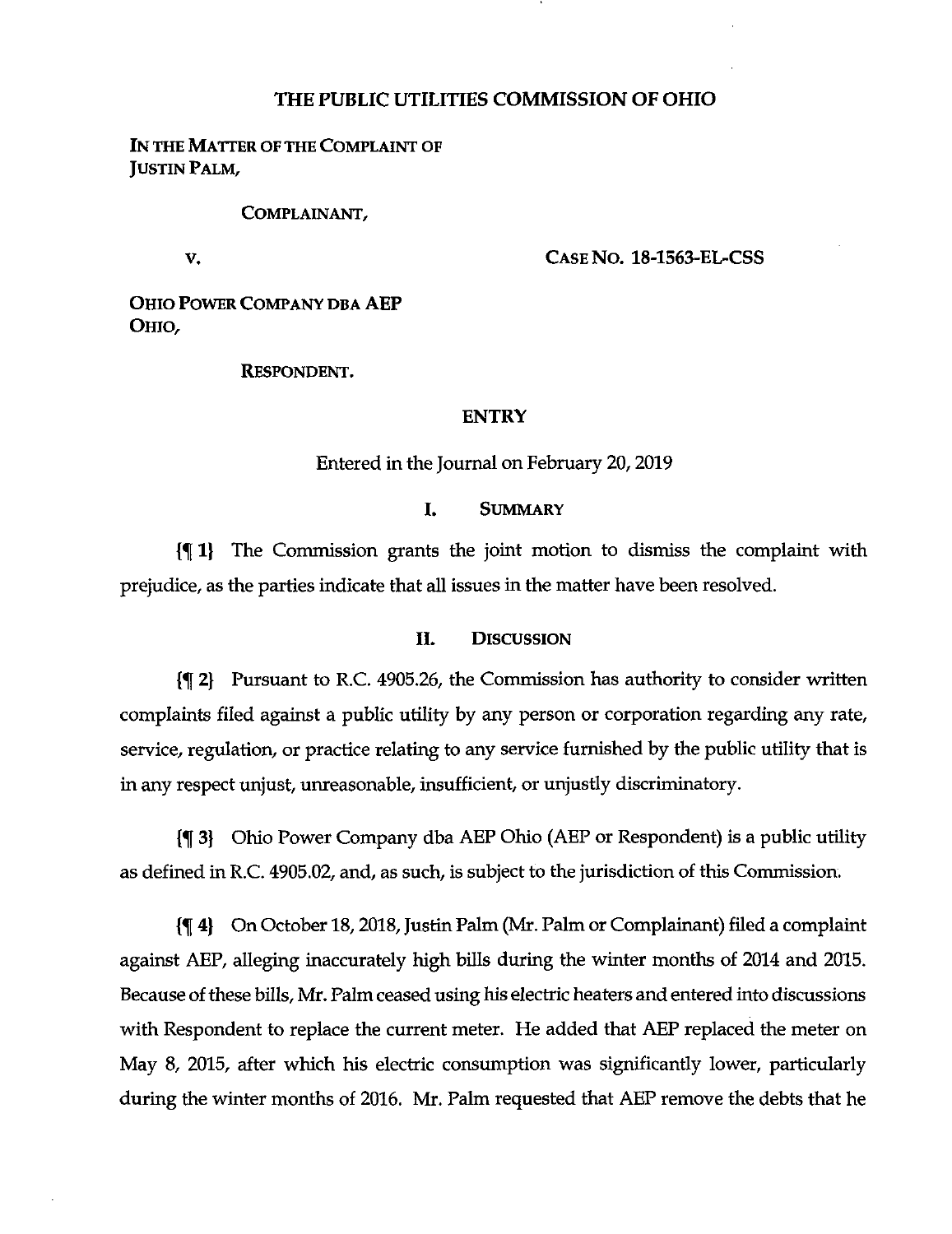accrued as a result of failing to pay his allegedly high electric bills issued during winter months of 2014 and 2015.

[9] On November 6, 2018, AEP filed its answer. AEP asserted that Complainant's bills during the winter of 2014 and 2015 were based on actual readings. While Respondent admitted to installing a new meter at Complainant's residence on May 8, 2015, AEP contends that the installation was not done at Complainant's request. AEP admitted that it initiated collections activities because of past due balances but denied any other allegations of Complainant.

6} On November 16, 2018, an Entry was issued scheduling a December 5, 2018, settlement conference.

{^7] A settlement conference was conducted on December 5,2018, and the parties continued settlement discussions afterwards.

{f 8| The parties filed a joint motion to dismiss with prejudice on December 13, 2018, in which they state that the complaint has been fully resolved. The parties request that the case be dismissed with prejudice.

{f 9) The Commission finds that the parties' joint motion to dismiss the complaint with prejudice is reasonable and should be granted.

#### III. **ORDER**

 $\{\P \ 10\}$  It is, therefore,

{f 11} ORDERED, That the parties' joint motion to dismiss the complaint with prejudice be granted. It is, further.